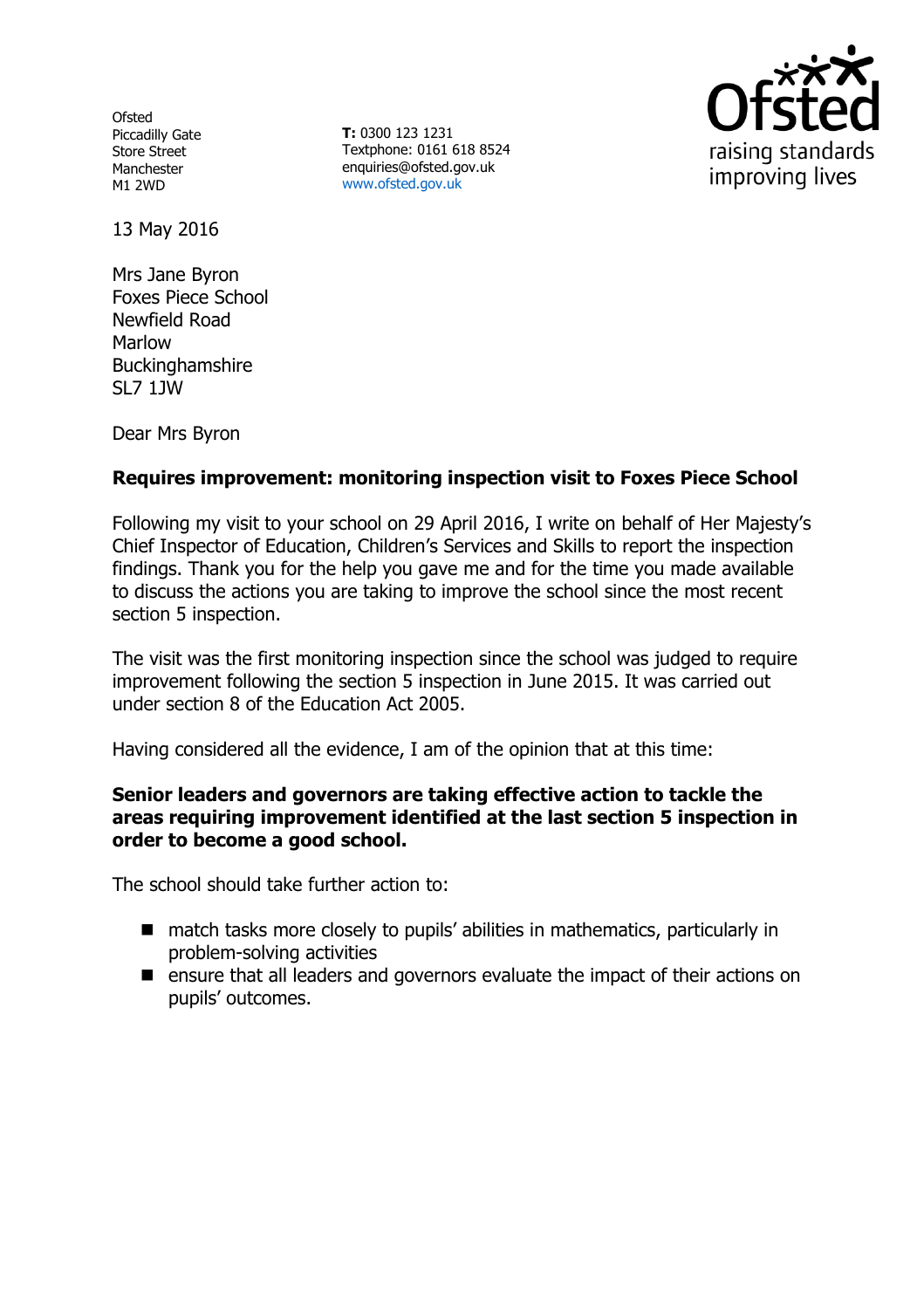

# **Evidence**

I met with you and the deputy headteacher, the inclusion leader, governors and a representative of Buckinghamshire Learning Trust. I also met with the headteacher of the national support school, Chepping View. Together with the leaders of English and mathematics, I looked at pupils' exercise books. I considered a range of documents, including the school's action plan and risk assessments, and took into account 17 responses to Parent View, Ofsted's online questionnaire for parents.

#### **Context**

Two teachers left in July. One new teacher started in September. A key stage 1 leader and a key stage 2 leader were appointed at the start of this academic year. One teacher has taken responsibility for developing teaching and learning.

## **Main findings**

You have responded quickly and positively to the previous inspection outcome, using your passionate and determined approach to focus the school community on securing necessary improvements. You have continued to develop a consistent culture in the school that promotes a high level of care, particularly for disadvantaged pupils and those who have special educational needs or disability. It is clear that everyone has a part to play in this and it accurately reflects the school motto, 'everyone is someone'. As a result, staff are committed to realising your ambitions and are making changes to meet your expectations. Every classroom is bright and well organised, with wall displays to support pupils' learning in English and mathematics. All pupils have personalised targets that set out the next steps in their handwriting, and mathematical and spelling, grammar and punctuation skills.

You wasted no time in ensuring that risk assessment procedures are robust. Risk assessments are carried out appropriately, take into account relevant information and identify the right controls. Governors oversee these important checks. You also took steps to strengthen the security of the school site. You have changed the layout of accommodation and invested in new fencing. Consequently, pupils can no longer access the car park or the other buildings without adult supervision.

You have rightly distributed leadership responsibilities more widely. For example, the leader of English is supporting improvements to teaching and learning. The leader of English carries out regular checks on the quality of teaching and learning and provides individual teachers with helpful feedback and well-focused support. As a result, the quality of teaching and learning has improved. Middle leaders are also leading new developments. The key stage 1 leader and key stage 2 leader are currently implementing changes to the assessment system. Middle leaders now report to governors about their work and are able to explain their actions and some of the reasons for them.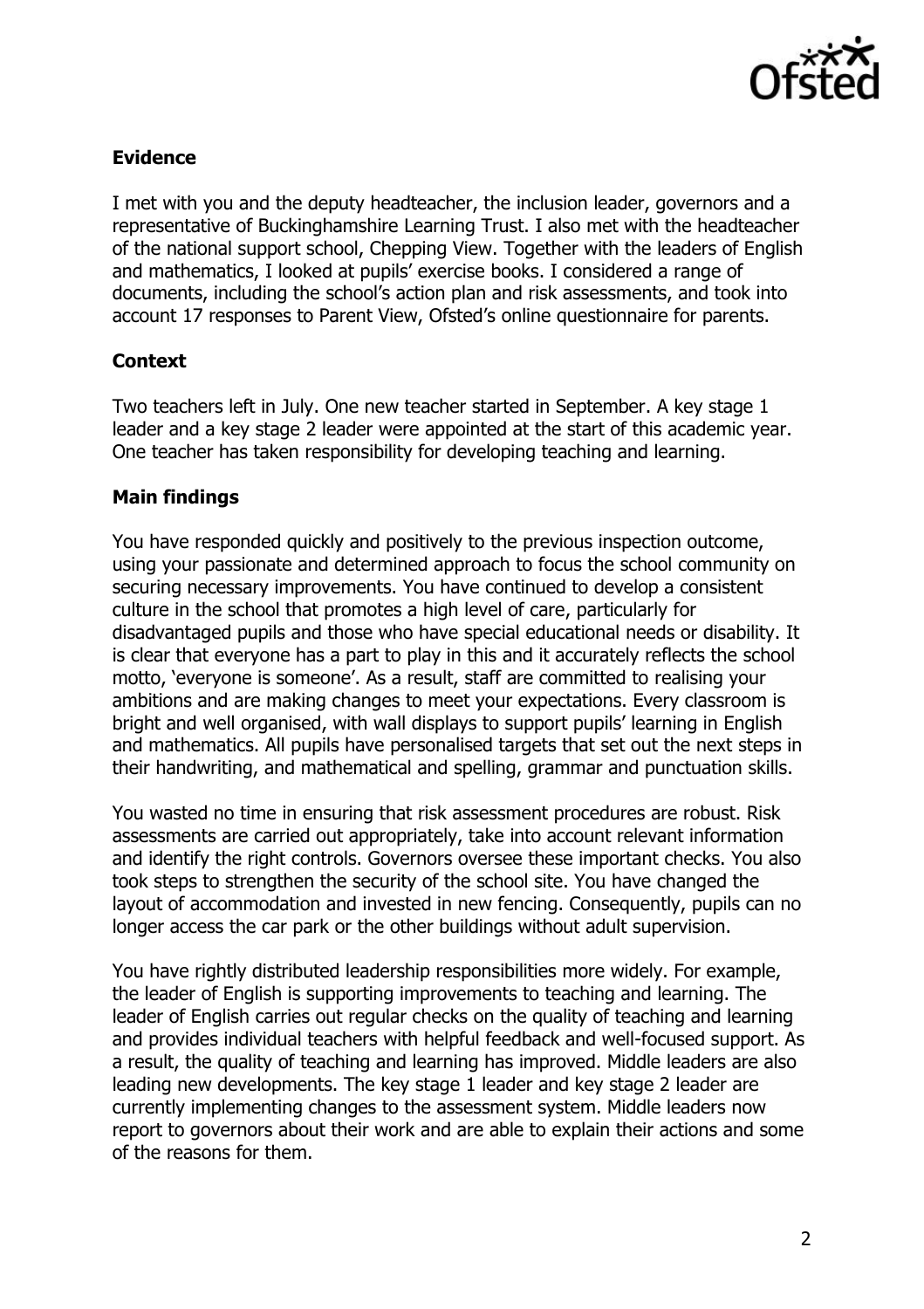

The action plan is fit for purpose. It addresses all of the areas for improvement identified at the last inspection. The plan sets out clearly what will be done, and when, and who is responsible for each aspect. You have identified milestones to measure the progress of the plan at regular intervals. From this, you identify any necessary next steps. Consequently, the plan is on track. Governors check the progress that leaders are making against the areas for improvement. Nevertheless, leaders and governors are not yet checking carefully enough the impact of their work on pupils' achievement.

Governors are increasingly effective. The review of governance was completed in September and governors developed an action plan in response. Therefore, most of the recommended changes have been implemented. For example, there are fewer committees and governors have clearly defined roles. Governors have received training to help them analyse pupils' progress information and are starting to use this to better hold leaders to account. Governors' minutes show that they are increasingly asking challenging questions. Governors are also adopting a greater strategic role. They have developed a suitably ambitious long-term plan for the school. However, this plan is new and has yet to be instigated.

You also prioritised changes to teaching and learning. In September, additional training strengthened teachers' subject knowledge. Pupils' achievement in writing in key stage 1 and key stage 2 has risen as a result of changes to the curriculum. Teachers now plan lessons that include opportunities for pupils to develop their skills in spelling, grammar and punctuation. Pupils' books show that they are regularly practising this when writing and teachers are giving helpful feedback that pupils use to improve their work.

The presentation of pupils' work and handwriting has also improved. You set high expectations for this, as well as providing new books and pens to incentivise pupils. Pupils with special educational needs or disability are also supported through the use of technology to show pride in their work. The 'presentation award', which they can keep on their desk for a week, is much coveted by pupils. As a result, pupils' books across the school show a high standard of presentation.

Mathematics teaching is more prominent. Pupils have more opportunities to practise their skills with regular homework. For example, in key stage 1, pupils have home learning bags that include mathematical puzzles or baking challenges, complete with a chef's hat. Each week, pupils now have an additional 'creative mathematics' lesson where they encounter problems and investigations. However, these tasks are not always well matched to pupils' learning needs. In key stage 2 in particular, they are sometimes too challenging, even for the most-able pupils.

Leaders have made changes to the ways in which pupils' progress is checked. There is a new assessment policy that sets out an appropriate range of evidence for teachers to use to measure pupils' learning. Some of this is evident in pupils' books. For example, in mathematics, teachers ask pupils additional questions to check their